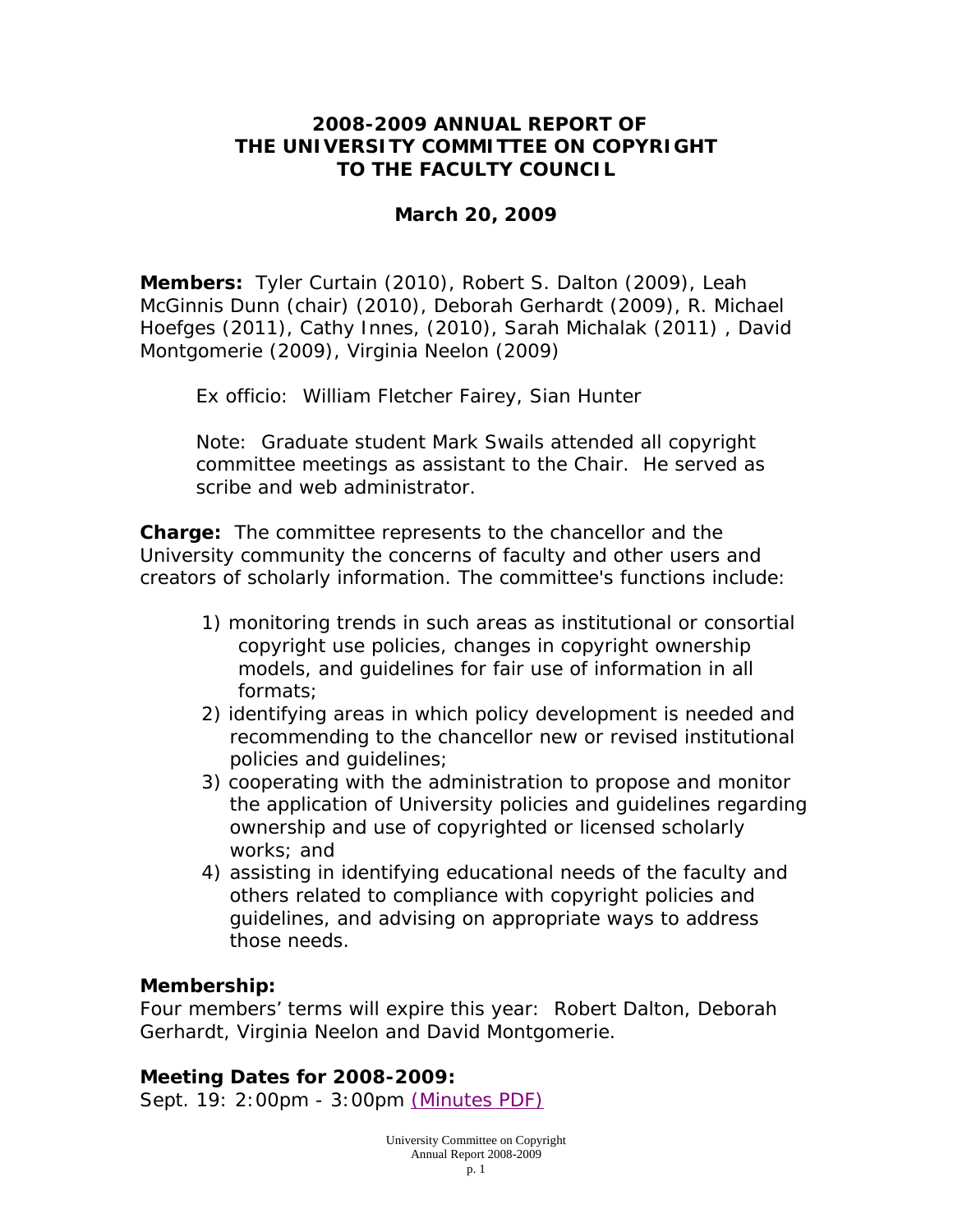- Oct. 20: 11:00am 12:00pm (Minutes PDF)
- Nov. 21:  $2:00 \text{pm}$   $3:00 \text{pm}$  (Minutes PDF)
- Feb. 6: 12:00pm 1:00pm
- March 6: 12:00pm 1:00pm
- April 3: 12:00pm 1:00pm
- May 1: 12:00pm 1:00pm

**Previous Faculty Council questions or charges:** None.

## **2008-2009 Activities:**

• **Commercialization policy accepted** 

The Resolution "**Encouraging use of Office of Technology Development's Resources for the Commercialization of Works"**  was passed by Faculty Council in 2007 pending some recommended clarification in language. The proposal went on to the Provost and then the Chancellor's Office for approval. After discussion of the Vice Chancellors over the concern of how the policy treats faculty, EPA nonfaculty, and SPA employees in the policy, the changes to the policy were approved.

The revised policy is now posted to the Committee's website with a revision date of January 1, 2009

(http://www.unc.edu/campus/policies/copyright%20policy%20000083 19.pdf).

# • **Fair Use Event**

Anthony Falzone of the Stanford Fair Use Project, was invited to campus to speak on issues of fair use and copyright on March 3, 2009 in the Wilson Library Pleasants' Family Room.

Falzone is one of the lawyers representing street artist Shepard Fairey who is in a copyright dispute over an image used in Barack Obama campaign materials.

Falzone's talk focused on the cases handled by the Stanford Fair Use Project, including the highly publicized Harry Potter Lexicon case (Rowling vs. RDR Books) and other recent copyright-related events.

Members of the Copyright Committee Michael Hoefges, Sarah Michalak, Leah Dunn, and Deborah Gerhardt arranged co-sponsorship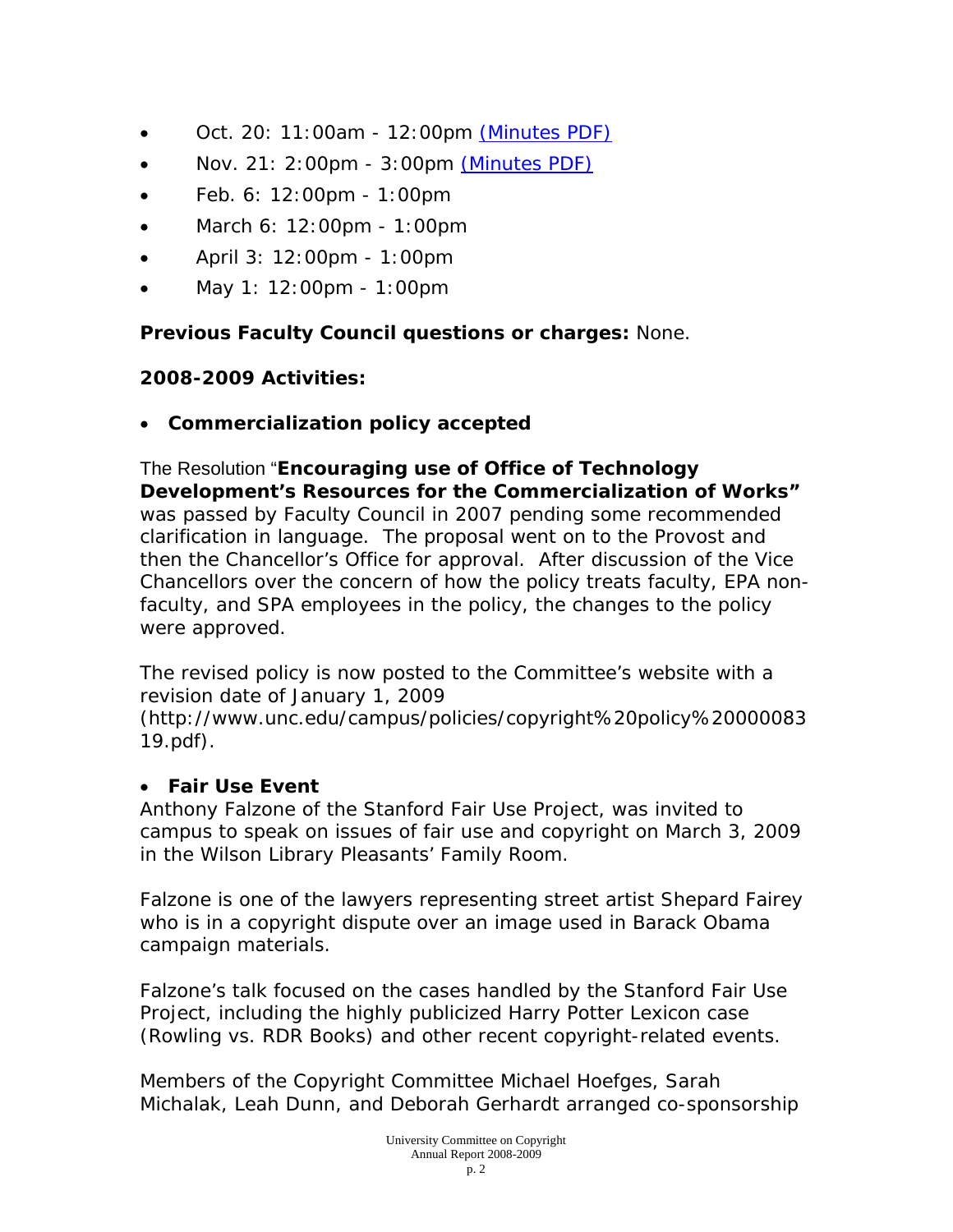of the event, including opportunities for faculty and students to have discussions with the speaker. The event was very well-attended, with estimates of 150-180 attendees.

## • **Design of Copyright Tutorial**

Progress is being made in the development of a faculty tutorial to assist in the educational needs of faculty relating to the use of copyrighted works on Blackboard. The committee plans to have the tutorial complete and available on the committee's website by end of the academic year, and then on Blackboard's website.

# • **Recommendations for permission to use student work**

The committee is receiving an increasing number of questions from faculty regarding accepted practice in utilizing examples of student work in the classroom environment beyond the term in which the student may be enrolled in a course. Hence, the committee is investigating guidelines and model language for faculty in requesting permission to use student-owned work in such cases. It hopes to make these guidelines available, including on the committee's web site, by early Fall 2009.

# • **Education on NIH guidelines for public access**

The committee revised its website to include links to information regarding the NIH guidelines for public access.

# **In 2009-2010 the committee intends to:**

1) Continue guidelines for permission to use student work.

2) Provide promotion and outreach relating to copyright and fair use and issues surrounding Scholarly Communication.

4) monitor copyright violation notices that students receive relating to peer-to-peer sharing and illegal downloading, working with the new Vice Chancellor for Information Security.

No recommendations for specific action by Faculty Council are proposed.

# **Submitted by:**

Leah McGinnis Dunn, chair Tyler Curtain Robert S. Dalton Deborah Gerhardt R. Michael Hoefges Cathy Innes Sarah Michalak